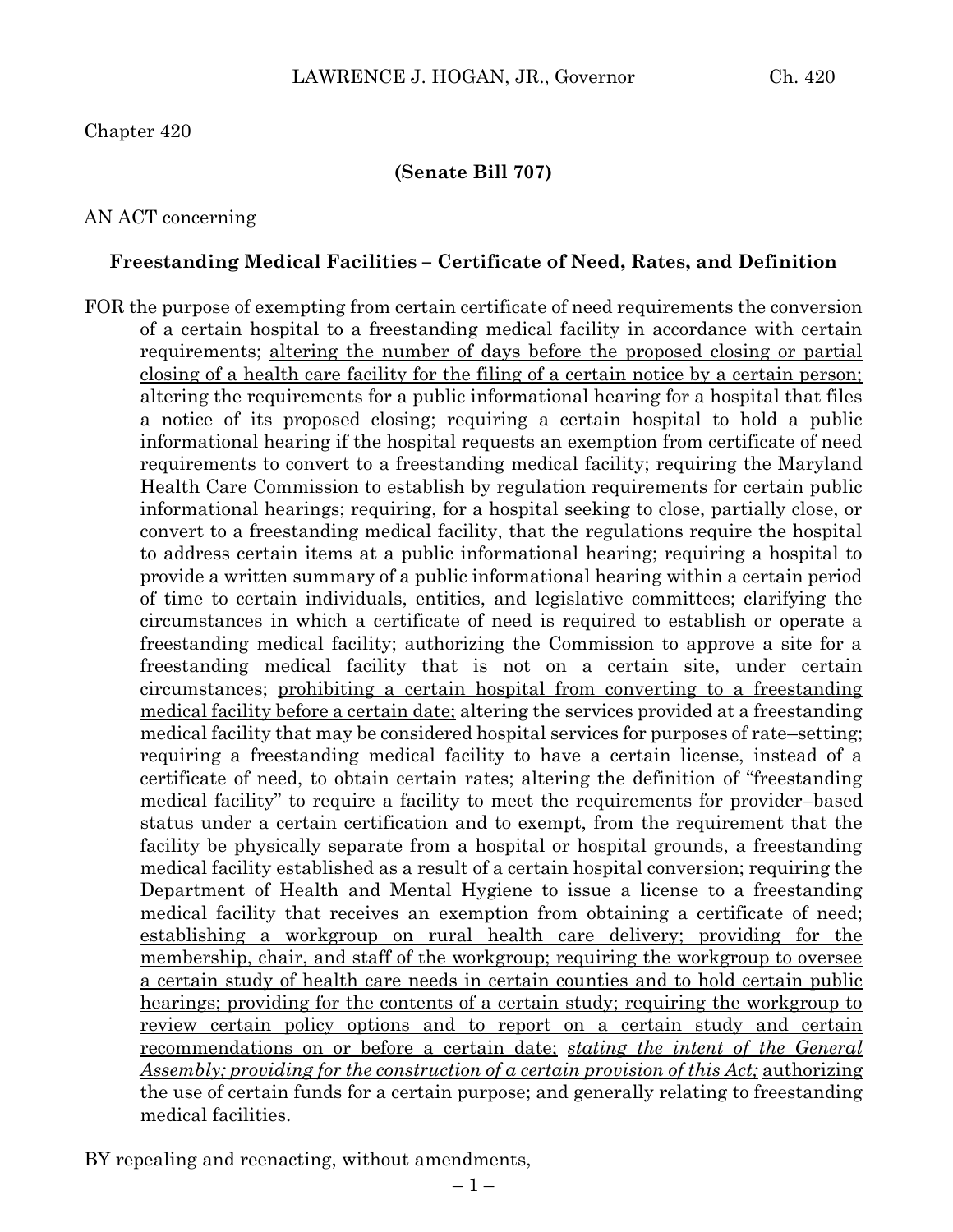Article – Health – General Section  $19-120(i)(1)$  and  $(k)(1)$ Annotated Code of Maryland (2015 Replacement Volume)

BY repealing and reenacting, with amendments, Article – Health – General Section 19–120(j)(2)(iv), (k)(6)(viii) and (ix) and (7), and (l), 19–201(d), 19–211(c), 19–3A–01, 19–3A–03, and 19–3A–08 Annotated Code of Maryland (2015 Replacement Volume)

BY adding to

Article – Health – General Section  $19-120(k)(6)(x)$  and (o) Annotated Code of Maryland (2015 Replacement Volume)

SECTION 1. BE IT ENACTED BY THE GENERAL ASSEMBLY OF MARYLAND, That the Laws of Maryland read as follows:

### **Article – Health – General**

19–120.

(j) (1) A certificate of need is required before the type or scope of any health care service is changed if the health care service is offered:

- (i) By a health care facility;
- (ii) In space that is leased from a health care facility; or
- (iii) In space that is on land leased from a health care facility.

(2) This subsection does not apply if:

(iv) 1. At least 45 days before increasing or decreasing the volume of one or more health care services, written notice of intent to change the volume of health care services is filed with the Commission;

2. The Commission in its sole discretion finds that the proposed change:

A. Is pursuant to **[**the**]:**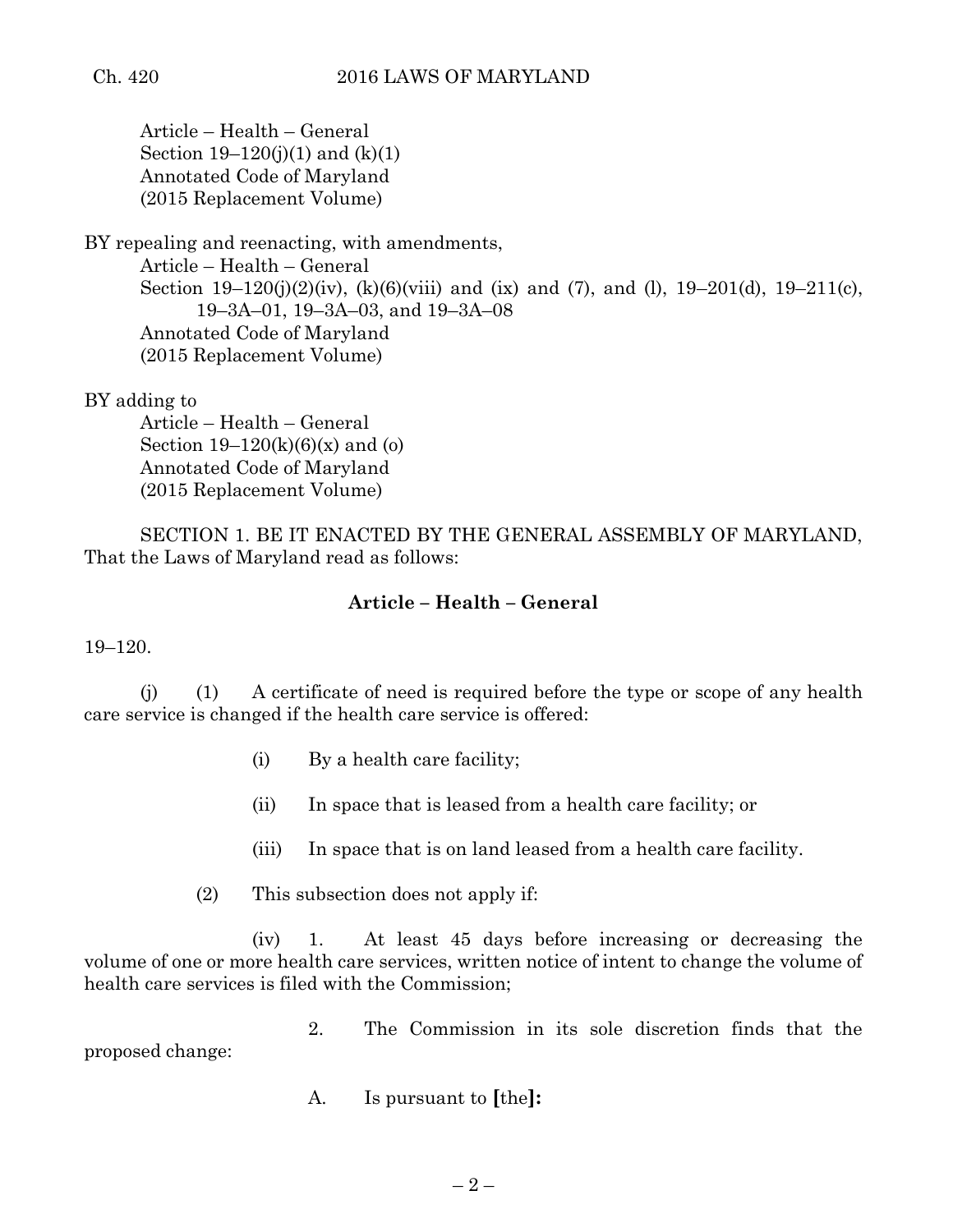**I. THE** consolidation or merger of two or more health care facilities**[**, the**];**

**II. THE** conversion of a health care facility or part of a facility to a nonhealth–related use**[**, or the**];**

**III. THE** conversion of a hospital to a limited service hospital;

**OR**

**IV. THE CONVERSION OF A LICENSED GENERAL HOSPITAL TO A FREESTANDING MEDICAL FACILITY IN ACCORDANCE WITH** 

## **SUBSECTION (O)(3) OF THIS SECTION;**

B. Is not inconsistent with the State health plan or the institution–specific plan developed and adopted by the Commission;

C. Will result in the delivery of more efficient and effective health care services; and

D. Is in the public interest; and

3. Within 45 days of receiving notice under item 1 of this item, the Commission notifies the health care facility of its finding.

(k) (1) A certificate of need is required before any of the following capital expenditures are made by or on behalf of a hospital:

(i) Any expenditure that, under generally accepted accounting principles, is not properly chargeable as an operating or maintenance expense, if:

1. The expenditure is made as part of an acquisition, improvement, or expansion, and, after adjustment for inflation as provided in the regulations of the Commission, the total expenditure, including the cost of each study, survey, design, plan, working drawing, specification, and other essential activity, is more than \$10,000,000;

2. The expenditure is made as part of a replacement of any plant and equipment of the hospital and is more than \$10,000,000 after adjustment for inflation as provided in the regulations of the Commission;

3. The expenditure results in a substantial change in the bed capacity of the hospital; or

4. The expenditure results in the establishment of a new medical service in a hospital that would require a certificate of need under subsection (i) of this section; or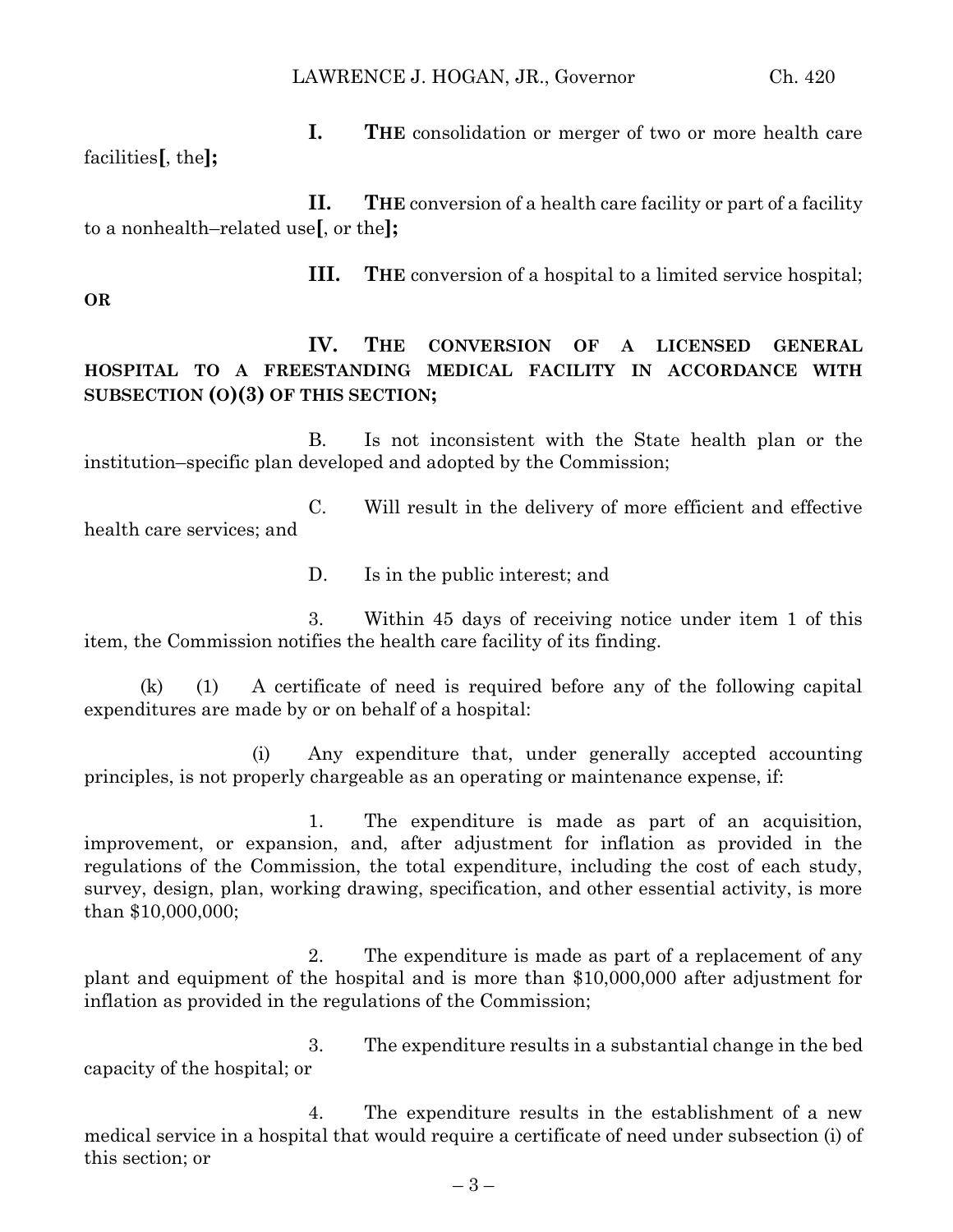(ii) Any expenditure that is made to lease or, by comparable arrangement, obtain any plant or equipment for the hospital, if:

1. The expenditure is made as part of an acquisition, improvement, or expansion, and, after adjustment for inflation as provided in the rules and regulations of the Commission, the total expenditure, including the cost of each study, survey, design, plan, working drawing, specification, and other essential activity, is more than \$10,000,000;

2. The expenditure is made as part of a replacement of any plant and equipment and is more than \$10,000,000 after adjustment for inflation as provided in the regulations of the Commission;

3. The expenditure results in a substantial change in the bed capacity of the hospital; or

4. The expenditure results in the establishment of a new medical service in a hospital that would require a certificate of need under subsection (i) of this section.

(6) This subsection does not apply to:

(viii) A capital expenditure by a hospital, as defined in  $\S 19-301$  of this title, for a project in excess of \$10,000,000 for construction or renovation that:

1. May be related to patient care;

2. Does not require, over the entire period or schedule of debt service associated with the project, a total cumulative increase in patient charges or hospital rates of more than \$1,500,000 for the capital costs associated with the project as determined by the Commission, after consultation with the Health Services Cost Review Commission;

3. At least 45 days before the proposed expenditure is made, the hospital notifies the Commission;

4. A. Within 45 days of receipt of the relevant financial information, the Commission makes the financial determination required under item 2 of this item; or

B. The Commission has not made the financial determination required under item 2 of this item within 60 days of the receipt of the relevant financial information; and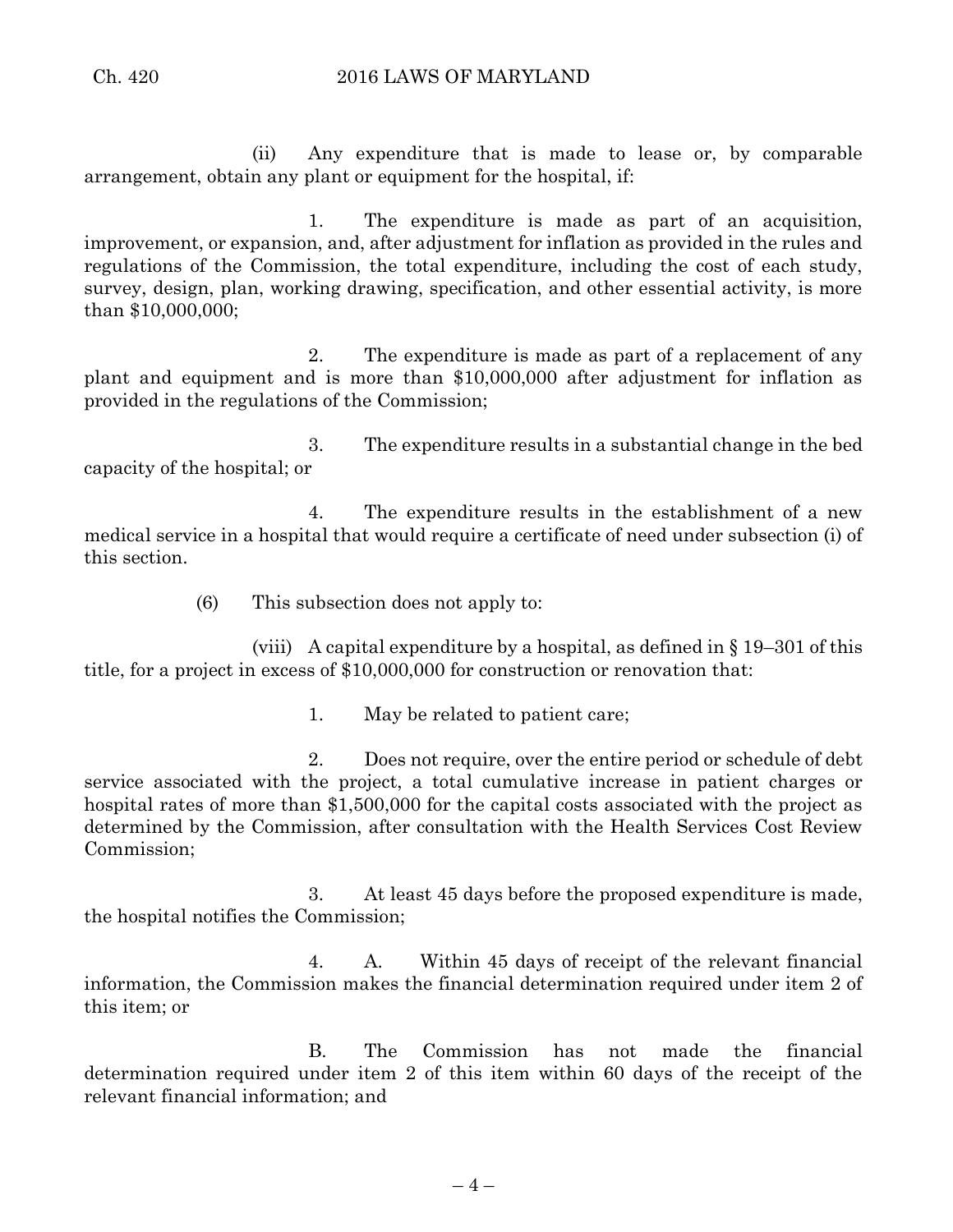5. The relevant financial information to be submitted by the hospital is defined in regulations adopted by the Commission, after consultation with the Health Services Cost Review Commission; **[**or**]**

(ix) A plant donated to a hospital, as defined in  $\S$  19–301 of this title, that does not require a cumulative increase in patient charges or hospital rates of more than \$1,500,000 for capital costs associated with the donated plant as determined by the Commission, after consultation with the Health Services Cost Review Commission, if:

1. At least 45 days before the proposed donation is made, the hospital notifies the Commission;

2. A. Within 45 days of receipt of the relevant financial information, the Commission makes the financial determination required under this item (ix) of this paragraph; or

B. The Commission has not made the financial determination required under this item (ix) of this paragraph within 60 days of the receipt of the relevant financial information; and

3. The relevant financial information to be submitted by the hospital is defined in regulations adopted by the Commission after consultation with the Health Services Cost Review Commission**; OR**

## **(X) A CAPITAL EXPENDITURE MADE AS PART OF A CONVERSION OF A LICENSED GENERAL HOSPITAL TO A FREESTANDING MEDICAL FACILITY IN ACCORDANCE WITH SUBSECTION (O)(3) OF THIS SECTION**.

(7) Paragraph (6)(vi), (vii), (viii), **[**and**]** (ix)**, AND (X)** of this subsection may not be construed to permit a facility to offer a new health care service for which a certificate of need is otherwise required.

(l) (1) A certificate of need is not required to close any health care facility or part of a health care facility if at least 45 **90** days before the closing or **IF AT LEAST 45 DAYS BEFORE THE** partial closing of the health care facility, including a State hospital, a person proposing to close all or part of the health care facility files notice of the proposed closing or partial closing with the Commission.

(2) A hospital **[**located in a county with fewer than three hospitals that files a notice of its proposed closing or partial closing with the Commission**]** shall hold a public informational hearing in the county where the hospital is located **IF THE HOSPITAL:**

**(I) FILES A NOTICE OF THE PROPOSED CLOSING OF THE HOSPITAL WITH THE COMMISSION;**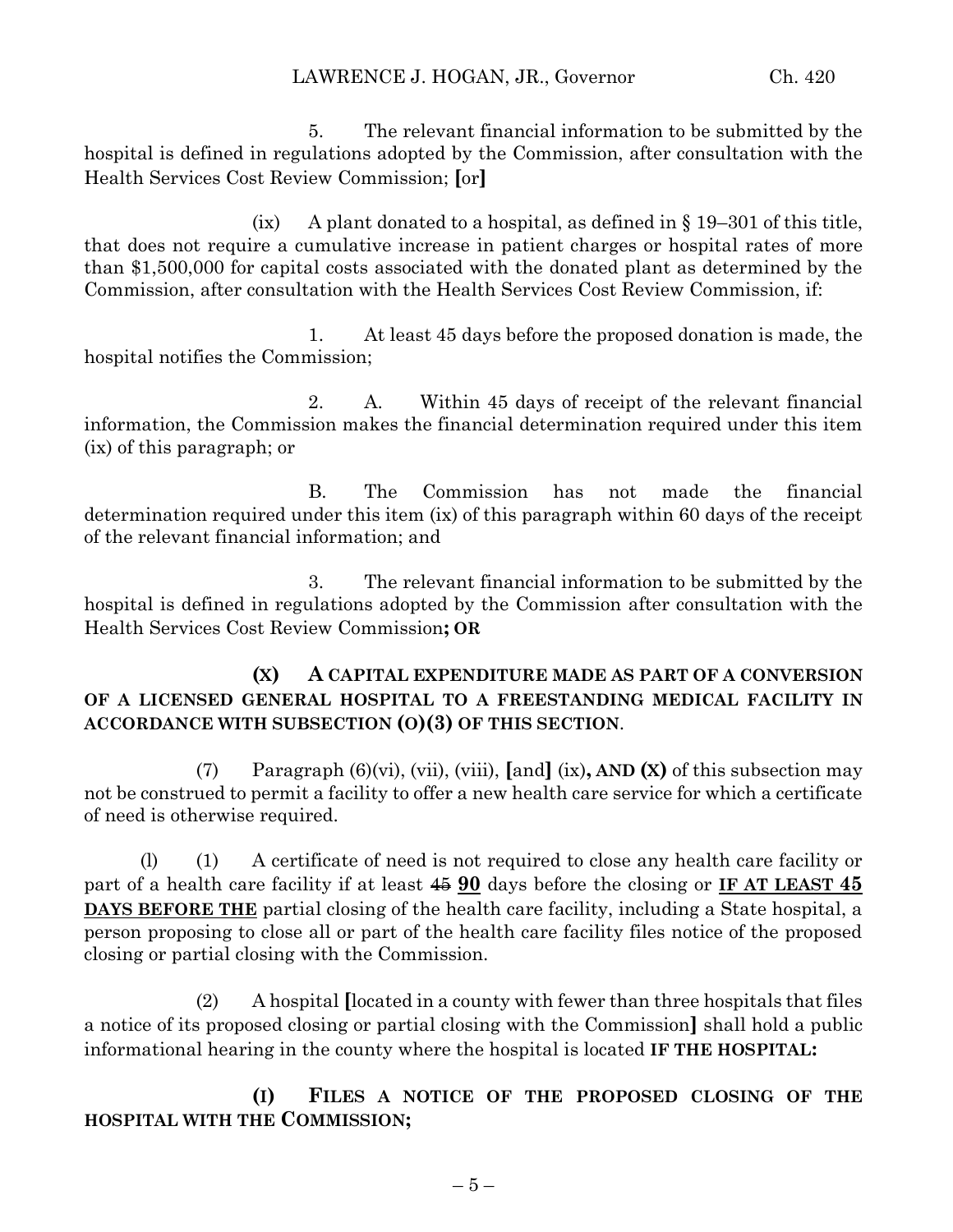**(II) REQUESTS AN EXEMPTION FROM THE COMMISSION UNDER SUBSECTION (O)(3) OF THIS SECTION TO CONVERT TO A FREESTANDING MEDICAL FACILITY; OR**

**(III) IS LOCATED IN A COUNTY WITH FEWER THAN THREE HOSPITALS AND FILES A NOTICE OF THE PARTIAL CLOSING OF THE HOSPITAL WITH THE COMMISSION**.

(3) The Commission may require a health care facility other than a hospital described in paragraph (2) of this subsection that files notice of its proposed closing or partial closing to hold a public informational hearing in the county where the health care facility is located.

(4) A public informational hearing required under paragraph (2) or (3) of this subsection shall be held by the health care facility, in consultation with the Commission, within 30 days after **[**the**]:**

**(I) THE** health care facility files **WITH THE COMMISSION** a notice of its proposed closing or partial closing **[**with the Commission**]; OR**

**(II) THE HOSPITAL FILES WITH THE COMMISSION A NOTICE OF INTENT TO CONVERT TO A FREESTANDING MEDICAL FACILITY**.

**(5) (I) THE COMMISSION SHALL ESTABLISH BY REGULATION REQUIREMENTS FOR A PUBLIC INFORMATIONAL HEARING REQUIRED UNDER PARAGRAPH (2) OR (3) OF THIS SUBSECTION.**

**(II) FOR A HOSPITAL PROPOSING TO CLOSE, PARTIALLY CLOSE, OR CONVERT TO A FREESTANDING MEDICAL FACILITY, THE REGULATIONS SHALL REQUIRE THE HOSPITAL TO ADDRESS:**

**1. THE REASONS FOR THE CLOSURE, PARTIAL CLOSURE, OR CONVERSION;**

**2. THE PLAN FOR TRANSITIONING ACUTE CARE SERVICES PREVIOUSLY PROVIDED BY THE HOSPITAL TO RESIDENTS OF THE HOSPITAL SERVICE AREA;**

**3. THE PLAN FOR ADDRESSING THE HEALTH CARE NEEDS OF THE RESIDENTS OF THE HOSPITAL SERVICE AREA;**

**4. THE PLAN FOR RETRAINING AND PLACING DISPLACED EMPLOYEES;**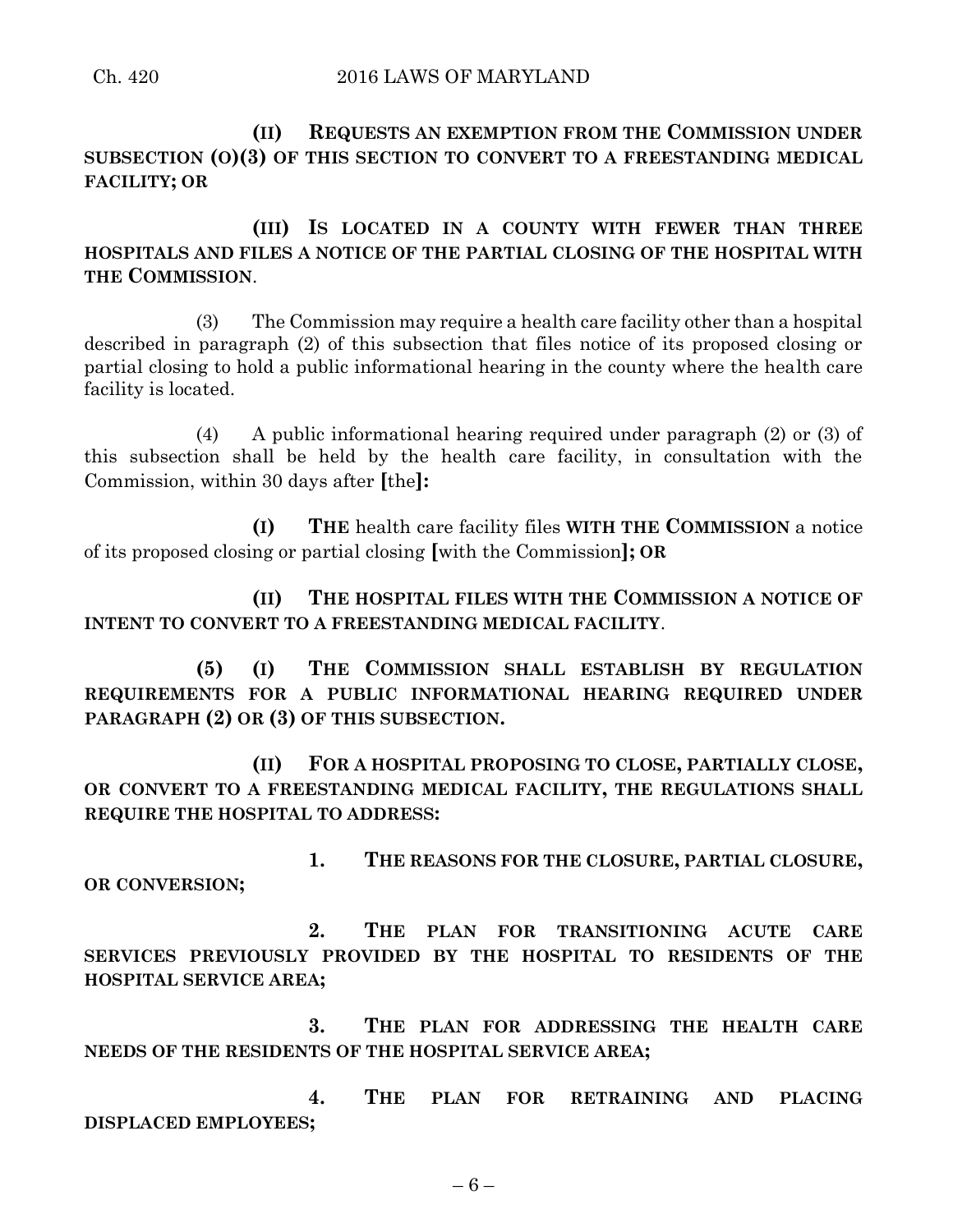LAWRENCE J. HOGAN, JR., Governor Ch. 420

# **5. THE PLAN FOR THE HOSPITAL'S PHYSICAL PLANT AND**

**SITE; AND**

**6. THE PROPOSED TIMELINE FOR THE CLOSURE, PARTIAL CLOSURE, OR CONVERSION TO A FREESTANDING MEDICAL FACILITY.**

**(6) WITHIN 10 WORKING DAYS AFTER A PUBLIC INFORMATIONAL HEARING HELD BY A HOSPITAL UNDER THIS SUBSECTION, THE HOSPITAL SHALL PROVIDE A WRITTEN SUMMARY OF THE HEARING TO:**

- **(I) THE GOVERNOR;**
- **(II) THE SECRETARY;**

**(III) THE GOVERNING BODY OF THE COUNTY IN WHICH THE HOSPITAL IS LOCATED;**

**(IV) THE LOCAL HEALTH DEPARTMENT AND THE LOCAL BOARD OF HEALTH OR SIMILAR BODY FOR THE COUNTY IN WHICH THE HOSPITAL IS LOCATED;**

**(V) THE COMMISSION; AND**

**(VI) SUBJECT TO § 2–1246 OF THE STATE GOVERNMENT ARTICLE, THE SENATE FINANCE COMMITTEE, THE HOUSE HEALTH AND GOVERNMENT OPERATIONS COMMITTEE, AND THE MEMBERS OF THE GENERAL ASSEMBLY WHO REPRESENT THE DISTRICT IN WHICH THE HOSPITAL IS LOCATED.**

**(O) (1) EXCEPT AS PROVIDED IN PARAGRAPHS (2) AND (3) OF THIS SUBSECTION, A PERSON SHALL HAVE A CERTIFICATE OF NEED ISSUED BY THE COMMISSION BEFORE A PERSON ESTABLISHES OR OPERATES A FREESTANDING MEDICAL FACILITY.**

**(2) A CERTIFICATE OF NEED IS NOT REQUIRED FOR THE ESTABLISHMENT OR OPERATION OF A FREESTANDING MEDICAL FACILITY PILOT PROJECT ESTABLISHED UNDER § 19–3A–07 OF THIS TITLE.**

**(3) (I) A CERTIFICATE OF NEED IS NOT REQUIRED TO ESTABLISH OR OPERATE A FREESTANDING MEDICAL FACILITY IF:**

**1. THE FREESTANDING MEDICAL FACILITY IS ESTABLISHED AS THE RESULT OF THE CONVERSION OF A LICENSED GENERAL HOSPITAL;**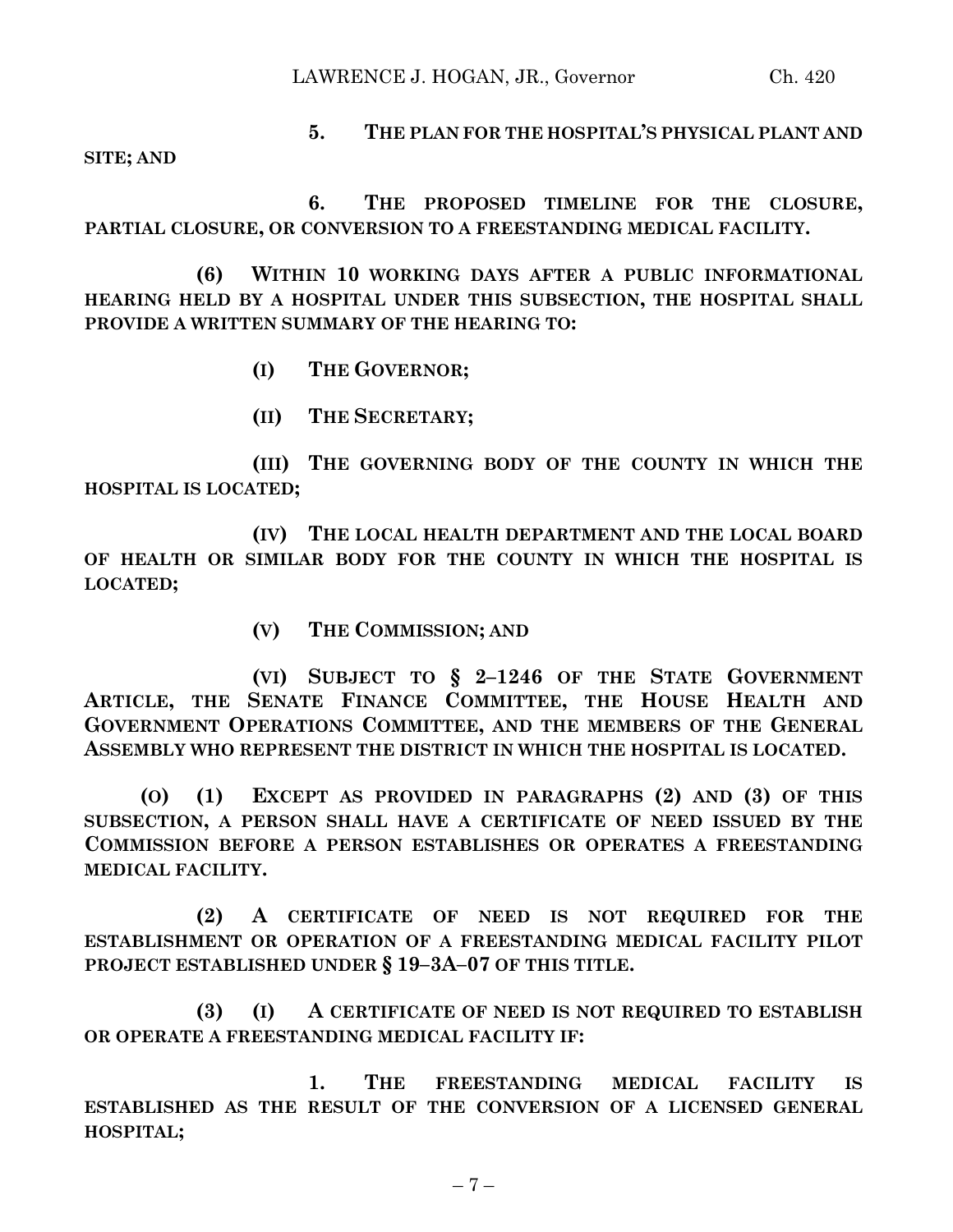**2. THROUGH THE CONVERSION, THE LICENSED GENERAL HOSPITAL WILL ELIMINATE THE CAPABILITY OF THE HOSPITAL TO ADMIT OR RETAIN PATIENTS FOR OVERNIGHT HOSPITALIZATION, EXCEPT FOR OBSERVATION STAYS;**

**3. EXCEPT AS PROVIDED IN SUBPARAGRAPH (II) OF THIS PARAGRAPH, THE FREESTANDING MEDICAL FACILITY WILL REMAIN ON THE SITE OF, OR ON A SITE ADJACENT TO, THE LICENSED GENERAL HOSPITAL;**

**4. AT LEAST 45** *60* **DAYS BEFORE THE CONVERSION, WRITTEN NOTICE OF INTENT TO CONVERT THE LICENSED GENERAL HOSPITAL TO A FREESTANDING MEDICAL FACILITY IS FILED WITH THE COMMISSION;**

**5. THE COMMISSION IN ITS SOLE DISCRETION FINDS THAT THE CONVERSION:**

**A. IS NOT INCONSISTENT CONSISTENT WITH THE STATE HEALTH PLAN;**

**B. WILL RESULT IN THE DELIVERY OF MORE EFFICIENT AND EFFECTIVE HEALTH CARE SERVICES;**

**C. WILL MAINTAIN ADEQUATE AND APPROPRIATE DELIVERY OF EMERGENCY CARE WITHIN THE STATEWIDE EMERGENCY MEDICAL SERVICES SYSTEM AS DETERMINED BY THE STATE EMERGENCY MEDICAL SERVICES BOARD; AND**

**D. IS IN THE PUBLIC INTEREST; AND**

**6. WITHIN 45 60 DAYS AFTER RECEIVING NOTICE UNDER ITEM 4 OF THIS SUBPARAGRAPH, THE COMMISSION NOTIFIES THE LICENSED GENERAL HOSPITAL OF THE COMMISSION'S FINDINGS.**

**(II) THE COMMISSION MAY APPROVE A SITE FOR A FREESTANDING MEDICAL FACILITY THAT IS NOT ON THE SITE OF, OR ON A SITE ADJACENT TO, THE LICENSED GENERAL HOSPITAL IF:**

- **1. THE LICENSED GENERAL HOSPITAL IS:**
- **A. THE ONLY HOSPITAL IN THE COUNTY; OR**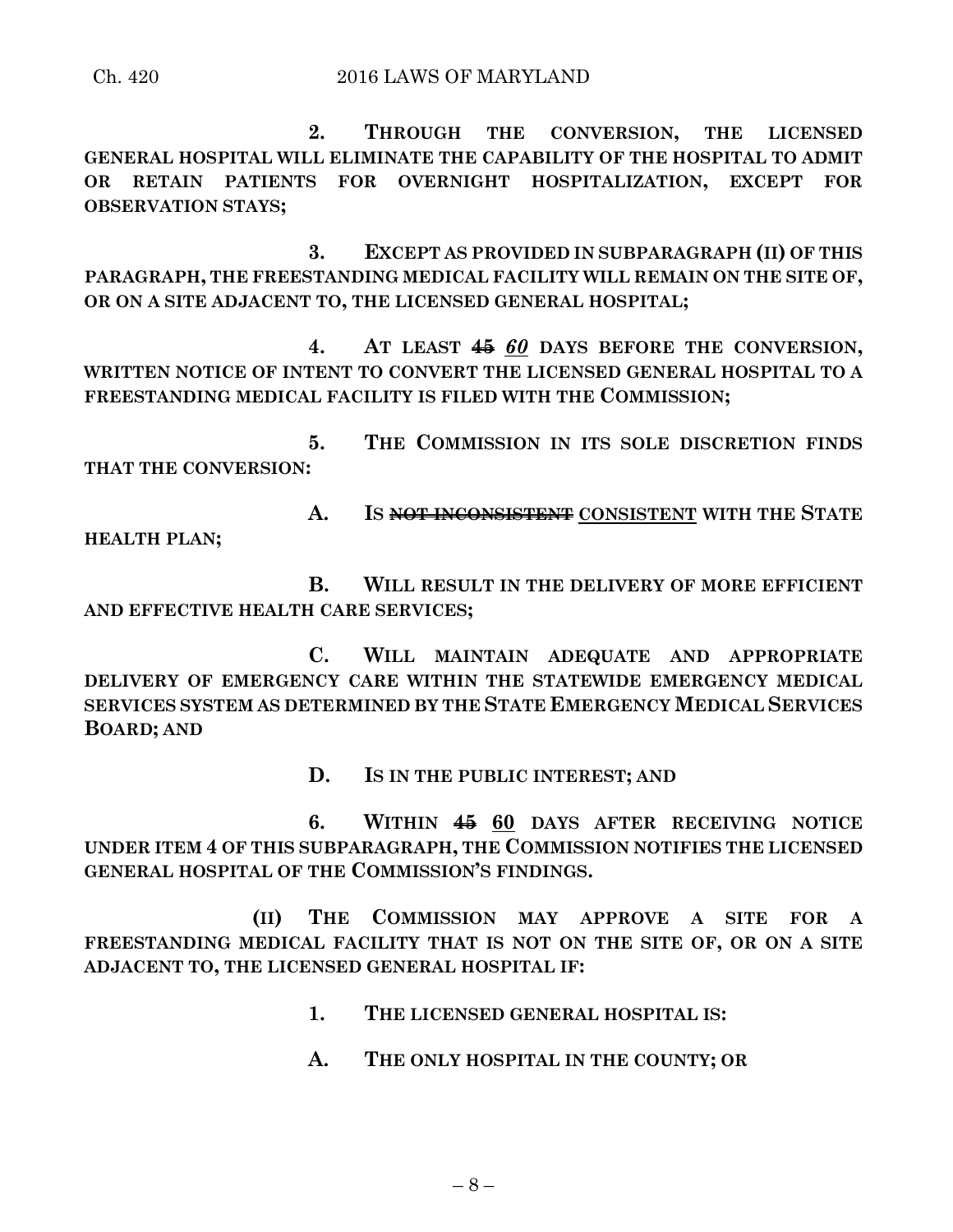**B. ONE OF TWO HOSPITALS IN THE COUNTY THAT ARE PART OF THE SAME MERGED ASSET SYSTEM, AND ARE THE ONLY TWO HOSPITALS IN THE COUNTY; AND**

**2. THE SITE IS WITHIN A 5–MILE RADIUS AND IN THE PRIMARY SERVICE AREA OF THE LICENSED GENERAL HOSPITAL.**

## **(III) NOTWITHSTANDING SUBPARAGRAPH (I) OF THIS PARAGRAPH, A LICENSED GENERAL HOSPITAL LOCATED IN KENT COUNTY MAY NOT CONVERT TO A FREESTANDING MEDICAL FACILITY IN ACCORDANCE WITH SUBPARAGRAPH (I) OF THIS PARAGRAPH BEFORE JULY 1, 2020.**

19–201.

(d) (1) "Hospital services" means:

(i) Inpatient hospital services as enumerated in Medicare Regulation 42 C.F.R. § 409.10, as amended;

(ii) Emergency services, including services provided at**[**:

1. Freestanding medical facility pilot projects authorized under Subtitle 3A of this title prior to January 1, 2008; and

2. A freestanding medical facility issued a certificate of need by the Maryland Health Care Commission after July 1, 2015**] A FREESTANDING MEDICAL FACILITY LICENSED UNDER SUBTITLE 3A OF THIS TITLE**;

(iii) Outpatient services provided at **[**the**] A** hospital; **[**and**]**

**(IV) OUTPATIENT SERVICES, AS SPECIFIED BY THE COMMISSION IN REGULATION, PROVIDED AT A FREESTANDING MEDICAL FACILITY LICENSED UNDER SUBTITLE 3A OF THIS TITLE THAT HAS RECEIVED:**

**1. A CERTIFICATE OF NEED UNDER § 19–120(O)(1) OF THIS TITLE; OR**

# **2. AN EXEMPTION FROM OBTAINING A CERTIFICATE OF NEED UNDER § 19–120(O)(3) OF THIS TITLE; AND**

**[**(iv)**] (V)** Identified physician services for which a facility has Commission–approved rates on June 30, 1985.

(2) "Hospital services" includes a hospital outpatient service: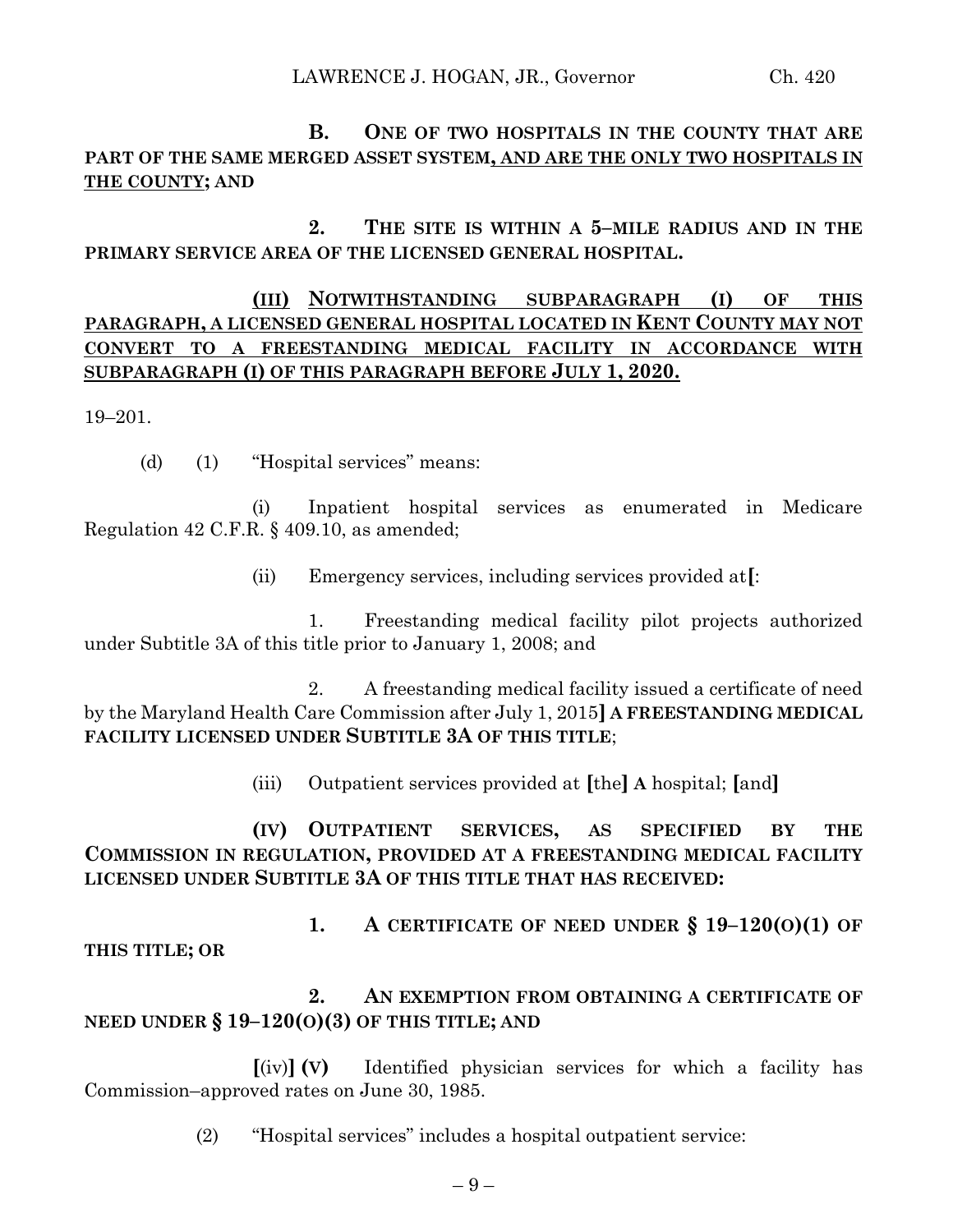### Ch. 420 2016 LAWS OF MARYLAND

(i) Of a hospital that, on or before June 1, 2015, is under a merged asset hospital system;

(ii) That is designated as a part of another hospital under the same merged asset hospital system to make it possible for the hospital outpatient service to participate in the 340B Program under the federal Public Health Service Act; and

(iii) That complies with all federal requirements for the 340B Program and applicable provisions of 42 C.F.R. § 413.65.

(3) "Hospital services" does not include:

(i) Outpatient renal dialysis services; or

(ii) Outpatient services provided at a limited service hospital as defined in § 19–301 of this title, except for emergency services.

19–211.

(c) The Commission shall set rates for hospital services provided at:

(1) A freestanding medical facility pilot project authorized under Subtitle 3A of this title prior to January 1, 2008; and

(2) A freestanding medical facility **[**issued a certificate of need by the Maryland Health Care Commission after July 1, 2015**] LICENSED UNDER SUBTITLE 3A OF THIS TITLE**.

19–3A–01.

In this subtitle, "freestanding medical facility" means a facility:

(1) In which medical and health services are provided;

(2) That**, EXCEPT FOR A FREESTANDING MEDICAL FACILITY ESTABLISHED AS A RESULT OF A CONVERSION OF A LICENSED GENERAL HOSPITAL UNDER § 19–120(O)(3) OF THIS TITLE,** is physically separate from a hospital or hospital grounds; **[**and**]**

(3) That is an administrative part of a hospital **[**or related institution**]**, as defined in § 19–301 of this title**; AND**

**(4) THAT MEETS THE REQUIREMENTS FOR PROVIDER–BASED STATUS UNDER THE CERTIFICATION FOR AN AFFILIATED HOSPITAL AS SET FORTH BY THE CENTERS FOR MEDICARE AND MEDICAID SERVICES IN 42 C.F.R. § 413.65**.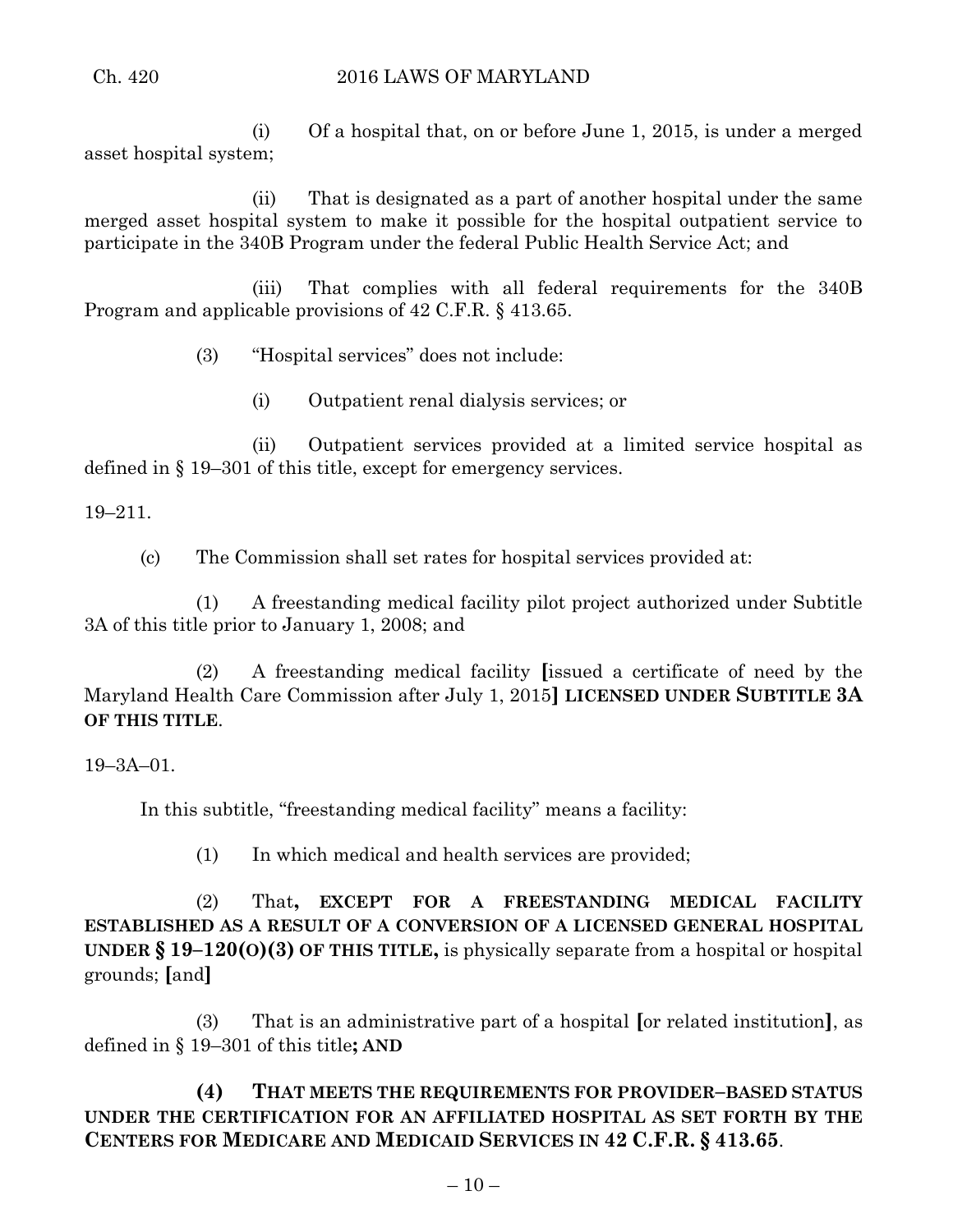19–3A–03.

(a) The Department shall issue a license to a freestanding medical facility that:

(1) Meets the licensure requirements under this subtitle; and

(2) **[**After July 1, 2015, receives**] RECEIVES** a certificate of need **OR AN EXEMPTION FROM OBTAINING A CERTIFICATE OF NEED** from the Maryland Health Care Commission **[**issued**]** under § 19–120 of this title.

(b) A freestanding medical facility that uses in its title or advertising the word "emergency" or other language indicating to the public that medical treatment for immediately life–threatening medical conditions exist at that facility shall be licensed by the Department before it may operate in this State.

(c) Notwithstanding subsection (a)(2) of this section, the Department may not require a freestanding medical facility pilot project to be approved by the Maryland Health Care Commission as a condition of licensure.

19–3A–08.

(a) This section applies to all payors subject to the rate–setting authority of the Health Services Cost Review Commission, including:

(1) Insurers, nonprofit health service plans, and health maintenance organizations that deliver or issue for delivery individual, group, or blanket health insurance policies and contracts in the State;

(2) Managed care organizations, as defined in  $\S 15-101$  of this article; and

(3) The Maryland Medical Assistance Program established under Title 15, Subtitle 1 of this article.

(b) A payor subject to this section shall pay rates set by the Health Services Cost Review Commission under Subtitle 2 of this title for hospital services provided at:

(1) A freestanding medical facility pilot project authorized under this subtitle prior to January 1, 2008; and

(2) A freestanding medical facility **[**issued a certificate of need by the Maryland Health Care Commission after July 1, 2015**] LICENSED UNDER § 19–3A–03 OF THIS SUBTITLE**.

### SECTION 2. AND BE IT FURTHER ENACTED, That: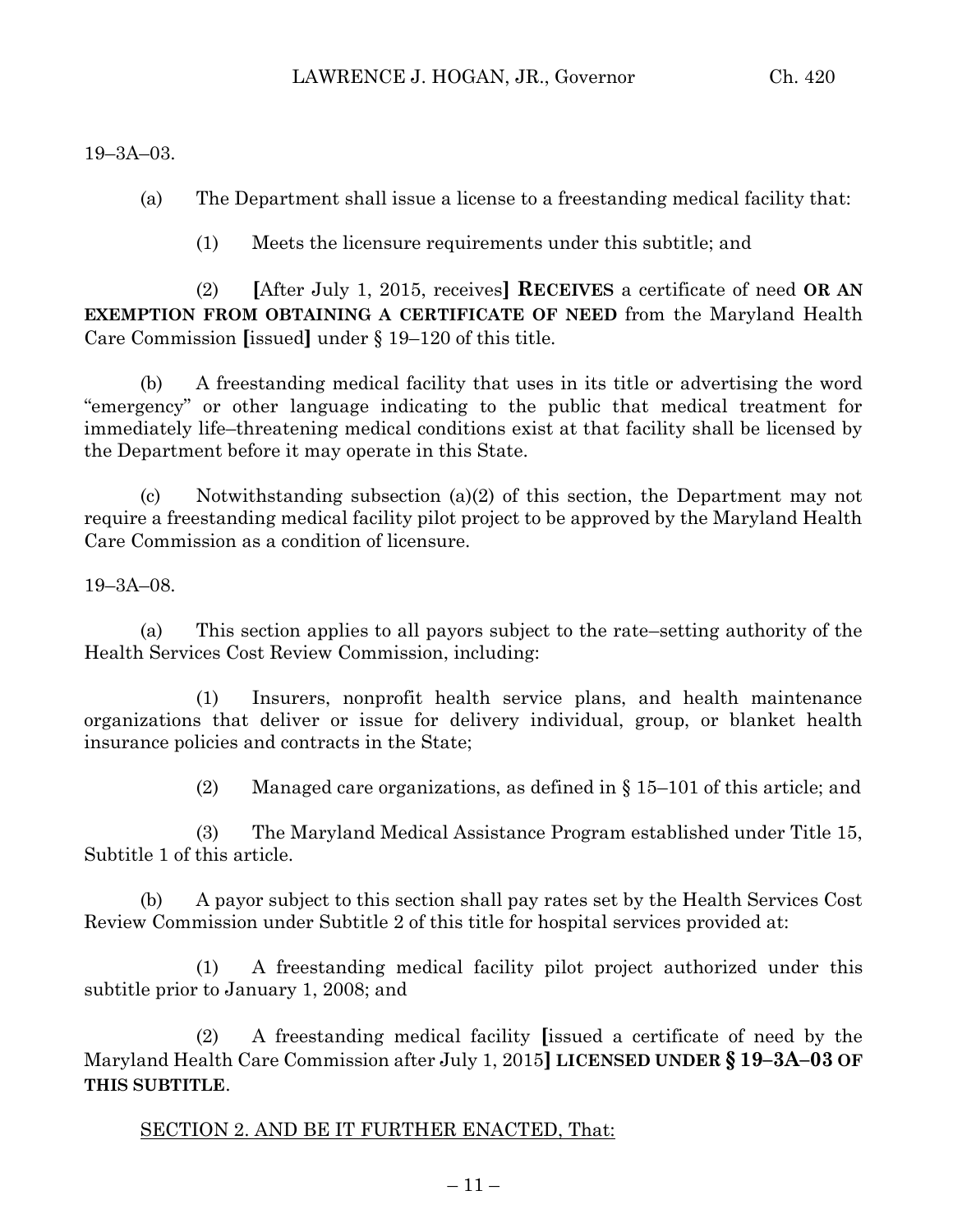### Ch. 420 2016 LAWS OF MARYLAND

(a) There is a workgroup on rural health care delivery.

(b) The workgroup consists of:

(1) the Chair of the Senate Finance Committee and the Chair of the House Health and Government Operations Committee;

(2) two members of the Senate of Maryland and two members of the House of Delegates from rural areas of the State, appointed by the President of the Senate and the Speaker of the House of Delegates, respectively;

(3) the Secretary of Health and Mental Hygiene, or the Secretary's designee; and

(4) the Chief Executive Officer of McCready Memorial Hospital, or the Chief Executive Officer's designee;

(5) the Chief Executive Officer of Garrett Regional Medical Center, or the Chief Executive Officer's designee; and

 $\overline{(4)}$  (6) individuals representing the interests of health care providers, business, labor, State and local government, consumers, and other stakeholder groups, appointed by the Maryland Health Care Commission.

(c) The Maryland Health Care Commission shall designate the chair of the workgroup.

(d) The Maryland Health Care Commission and the Department of Health and Mental Hygiene shall provide staff for the workgroup.

(e) The workgroup shall:

(1) oversee a study of rural health care needs in Caroline, Dorchester, Kent, Queen Anne's, and Talbot counties; and

(2) hold public hearings to gain community input regarding the health care needs in the five study counties.

(f) The study required under subsection  $(e)(1)$  of this section shall:

(1) be carried out by an entity with expertise in rural health care delivery and planning;

(2) examine challenges to the delivery of health care in the five study counties, including: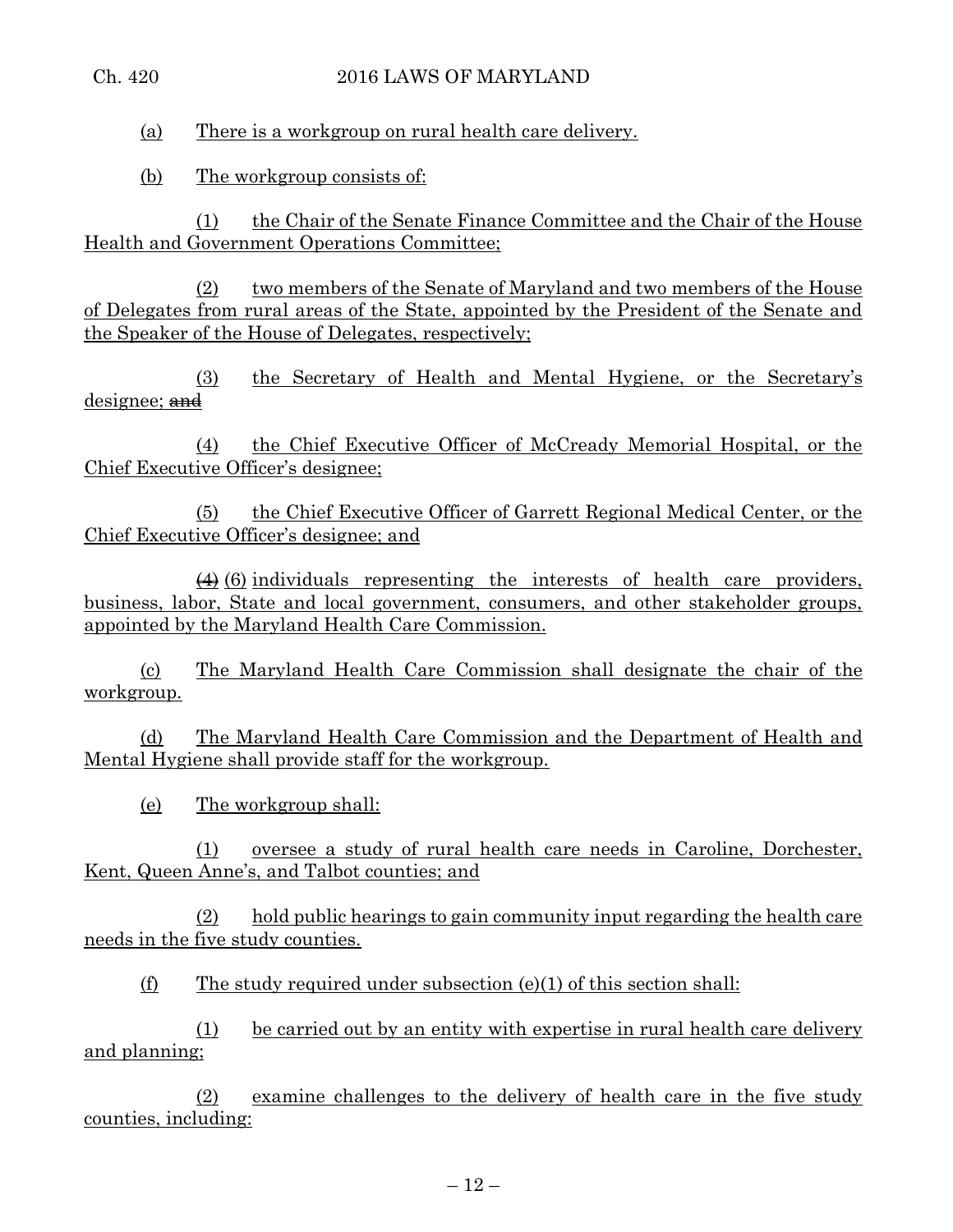- (i) the limited availability of health care providers and services;
- (ii) the special needs of vulnerable populations;
- (iii) transportation barriers; and

(iv) the economic impact of the closure, partial closure, or conversion of a health care facility;

(3) take into account the input gained through the public hearings held by the workgroup;

(4) identify opportunities created by telehealth and the Maryland all–payer model contract for restructuring the delivery of health care services; and

(5) develop policy options for addressing the health care needs of residents of and improving the health care delivery system in the five study counties.

(g) The workgroup shall:

(1) review the policy options developed under the study and recommend policies that address:

(i) the health care needs of residents of the five study counties; and

(ii) improvements to the health care delivery system in the five study

counties; and

 $(2)$  on or before October 1, 2017, report on the findings of the study and the recommendations of the workgroup to the Governor and, in accordance with § 2–1246 of the State Government Article, the General Assembly.

*SECTION 3. AND BE IT FURTHER ENACTED, That:*

*(a) It is the intent of the General Assembly that, due to unique circumstances and a desire for prompt consideration by the Maryland Health Care Commission of the certificate of need for the Prince George's Regional Medical Center, the memorandum of understanding, which sets forth the process for community engagement regarding the modernization and transformation plan for Laurel Regional Hospital entered into by the University of Maryland Medical System and representatives of local government, shall supplement the process for community engagement regarding the modernization and transformation plan for the Laurel Regional Hospital.* 

*(b) Subsection (a) of this section may not be construed to affect the processes established under Section 1 of this Act.*